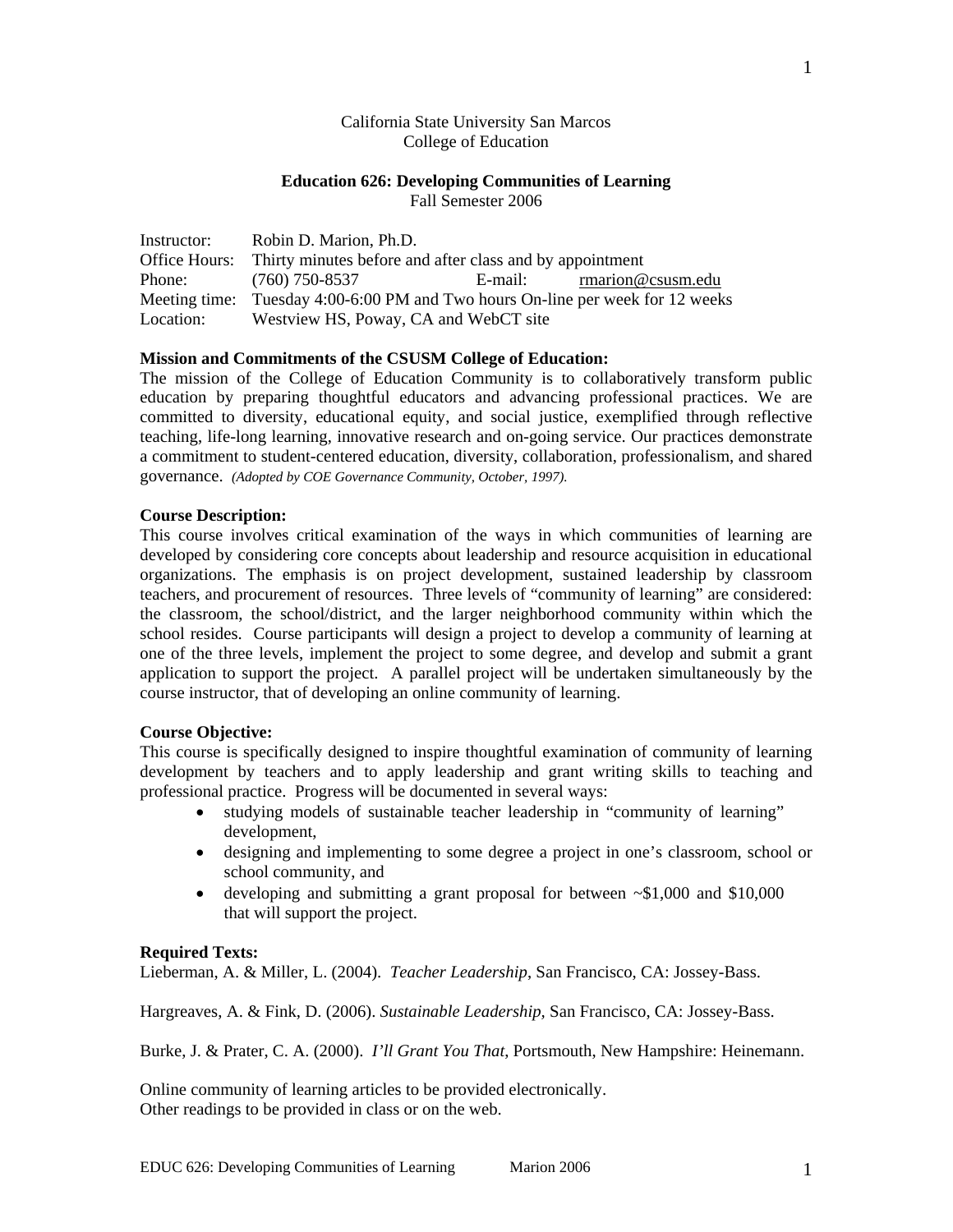## **Recommended Reading:**

Stay updated regarding educational issues that impact teaching and learning by reading current publications in the field. Examples include: *Educational Leadership, Language Arts, Science and Children, Democracy & Education, Phi Delta Kappan,* and *Rethinking Schools.* These and similar publications will be helpful as you complete the assignments for this course.

# **Attendance Policy:**

Due to the interactive nature of courses in the College and the value we place on the contributions of every student, you are expected to prepare for, attend and participate in all classes. For extenuating circumstances contact the instructor *before you miss class and make arrangements to make up what you have missed*. Failure to do so may negatively impact your grade. Assignments are due when noted even if absent.

#### **Accommodations for Disabilities:**

Discuss your needs for limited accommodation with the instructor within the first week of the semester. Students requiring substantial accommodations need to contact Disabled Student Services in order to make the necessary arrangements. Located in Craven Hall, Room 5025A, or reached by phone at (760) 750-4905 or (760) 750-4909 (TDD users).

## **Plagiarism:**

All work completed for this class must be of your own design. When relying on supporting documents authored or created by others, cite them clearly and completely using American Psychological Association (APA) style format (APAStyle.org). Failure to credit others and create original work of your own may result in a failing grade.

#### **Tentative Class Schedule (Subject to change):**

*Readings are in italics next to the date you should have completed the reading.* **Assignments are in bold next to the date they are due.** 

| $S(1 - 8/29)$   | Why Teacher Leadership, Why Now?                                                                                                             |
|-----------------|----------------------------------------------------------------------------------------------------------------------------------------------|
|                 | Sustainability and Unsustainability                                                                                                          |
|                 | Course overview, Finalize schedule                                                                                                           |
|                 | Levels of community                                                                                                                          |
|                 | Lieberman, vii-14 and Hargreaves, vii-22                                                                                                     |
|                 | S1 Online Activities, Commit to a level of focus, 3 groups                                                                                   |
| $S_{02} - 9/05$ | What Research Says about Teacher Leadership / Depth                                                                                          |
|                 | Group Planning                                                                                                                               |
|                 | Grant Introduction/Library visit                                                                                                             |
|                 | Lieberman, 15-32 and Hargreaves, 23-54                                                                                                       |
|                 | S2 Online Activities, draft of proposed Community of Learning                                                                                |
| $S(03 - 9/12)$  | Grants: Imagining and exploring the possibilities                                                                                            |
|                 | Timelines, Resources and Examples                                                                                                            |
|                 | Burke & Prater, p. xii-29, 160-194, 223-228, 231-262                                                                                         |
|                 | Bring Request for Proposal (RFP), or if unavailable, a one brief page<br>description of who, what, when, where and how to apply for 3 grants |
|                 | S3 Online Activities, Commit to a grant to pursue                                                                                            |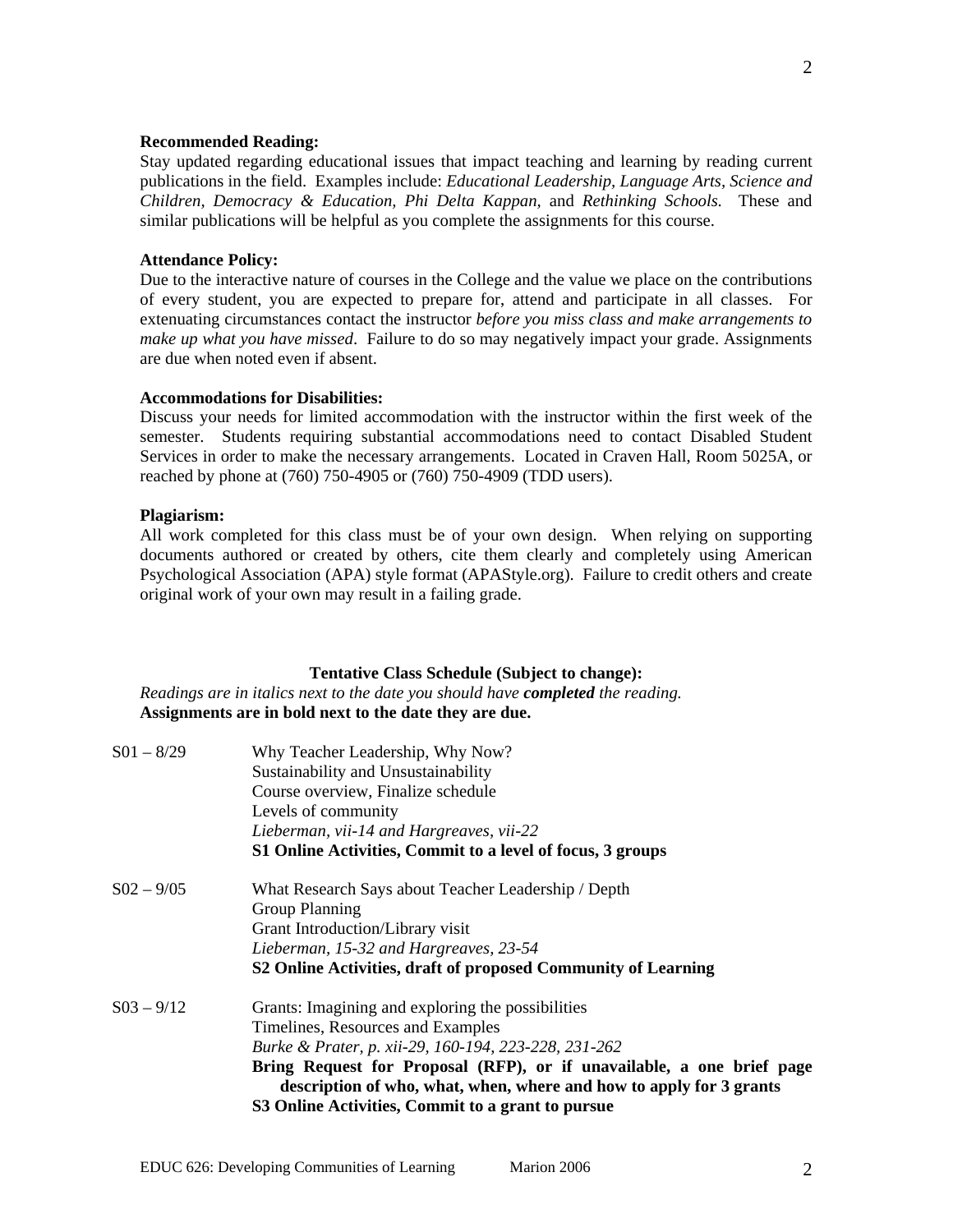| S04-9/19        | Learning to Lead in Communities of Practice / Length<br>Lieberman, 33-53 and Hargreaves, 55-94<br><b>S4 Online activities</b>                                                                                                                                                                                     |
|-----------------|-------------------------------------------------------------------------------------------------------------------------------------------------------------------------------------------------------------------------------------------------------------------------------------------------------------------|
| $S_{05} - 9/26$ | Grants: Committing and conceptualizing, sharing our ideas<br>Peer feedback<br>Burke & Prater, p. 30-55, 137-149, 212-222<br><b>S5 Online Activities</b><br>Draft one - Proposal summary for Community of Learning and related<br>grant: Concept paper and Introduction                                            |
| $S06 - 10/3$    | Portraits of Teacher Leadership in Practice / Breadth<br>Lieberman, 53-92 and Hargreaves, 95-140<br><b>S6 Online Activities</b>                                                                                                                                                                                   |
| $S07 - 10/10$   | Justice and Diversity<br>Hargreaves, 141-158 and 159-190<br><b>S7 Online Activities</b>                                                                                                                                                                                                                           |
| $S08 - 10/17$   | Grants: Elaborating the plan - aligning needs, benefits, goals and objectives<br>Peer Review<br>Burke & Prater, p. 56-91, 150-159<br><b>S8 Online Activities</b><br>Draft two - revise draft one (check for alignment) and add method,<br>activities, management plan, and time line; attach draft 1 and comments |
| $S09 - 10/24$   | Resourcefulness<br>Hargreaves, 191-224<br><b>S9 Online Activities</b>                                                                                                                                                                                                                                             |
| $S10 - 10/31$   | Grants: Evaluating, justifying, summarizing, attaching<br>Resources needed and other attachments<br>Burke & Prater, p. 92-119<br><b>S10 Online Activities</b><br>Draft three – revise draft two (convince, clarify and specify) and add budget,<br>abstract and appendices; attach drafts 1 & 2 with feedback     |
| $S11 - 11/07$   | Conservation<br>Hargreaves, 225-250<br><b>S11 Online activities</b>                                                                                                                                                                                                                                               |
| $S12 - 11/14$   | Sustainability in Action<br>Revise, Refine, Complete, and Submit / After you submit<br>Course evaluation<br>Hargreaves, 251-274 and Burke & Prater, 120-136<br><b>S12 Online Activities</b><br>Final draft – complete professionally packaged proposal with evidence of<br>submission                             |

3